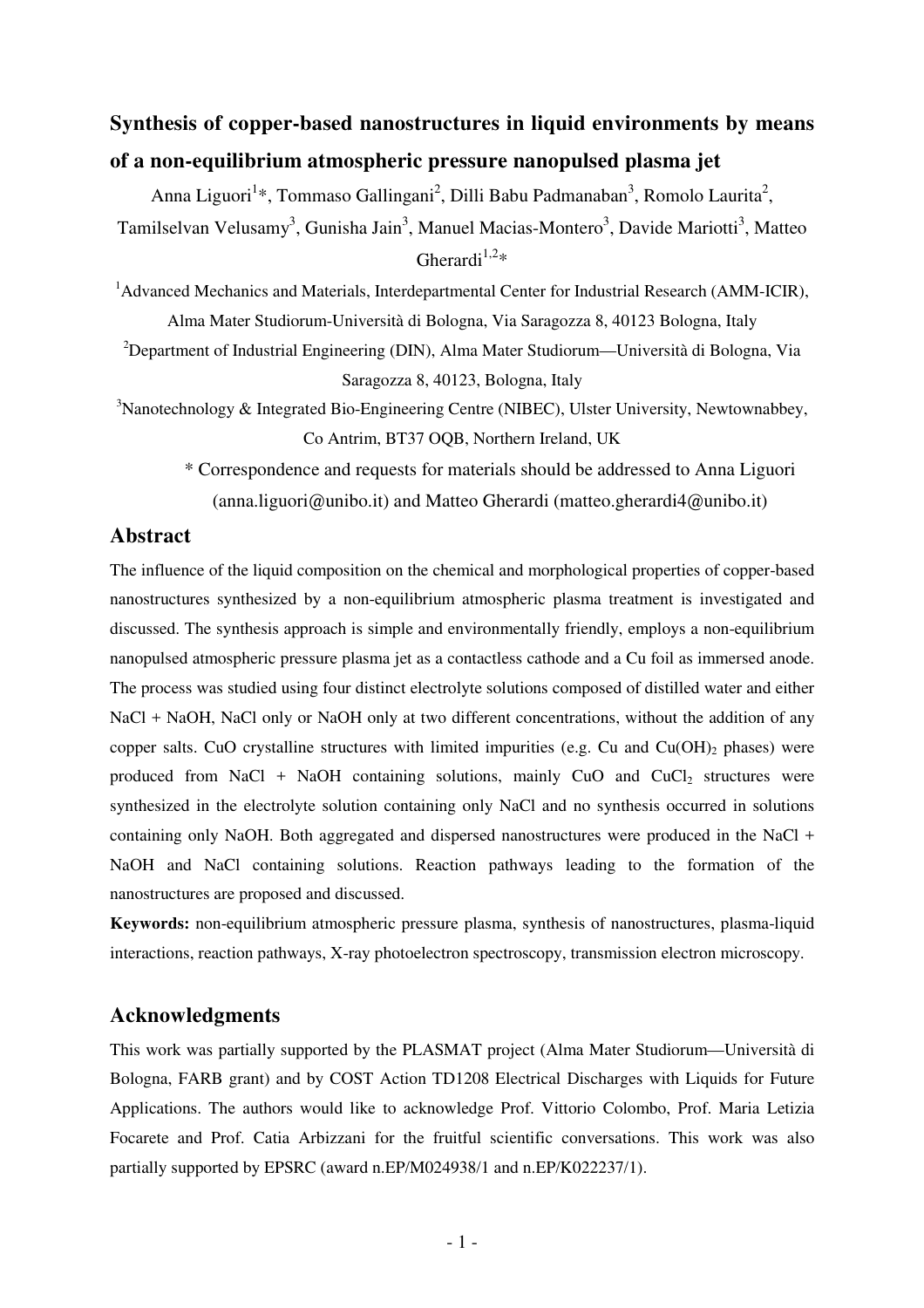## **Introduction**

In recent years, the interactions between non-equilibrium (cold) atmospheric pressure plasmas (CAP) and liquids have attracted great interest due to their key role played in reaction mechanisms relevant for emerging fields such as plasma medicine [1, 2] and nanomaterials synthesis [3–5]. As widely documented, CAP can be the source of a broad range of reactive species, which initiate cascade reactions in the bulk of the liquid phase when interacting through the gas-liquid interface [6]. These reactions can induce the synthesis of nanostructures directly in solution when suitably designed plasma-liquid configurations are used [7–10].

In addition to CAP assisted approaches, wet-chemical (i.e. hydro/solvothermal synthesis, selfassembly, sonication) and electrochemical techniques have been employed over the years for the synthesis of nanostructures [11–15]. Among these techniques, electrochemical methods show similarities with the CAP assisted approach; these are based on the anodic dissolution of metal foils and subsequent reduction of metal cations at the solid cathode to obtain pure and size controlled nanostructures. However, isolating the reduction products without affecting their purity is rather difficult; in this respect CAP presents a remarkable advantage, since the replacement of a solid cathode with a contactless one allows the free nucleation and dispersion of the produced nanostructures [16]. An additional advantage is the possibility of synthesizing nanostructures without the need for surfactants or capping agents [17–19], which are typically required in wet chemical and electrochemical methods to avoid aggregation [14, 15, 20–23] but are generally responsible for nanostructures contamination. Recently, Mariotti *et al.* demonstrated the possibility of effectively employing a cathodic microplasma to synthesize surfactant-free and electrostatically stabilized Au nanoparticles of different sizes by varying the concentration of the Au precursor dissolved in deionized water [4]. The cathodic microplasma configuration was also employed to produce colloidal metal nanoparticles from a solid metal anode dipped in an electrolyte solution. Sankaran *et al.* reported on the use of a cathodic microplasma and an immersed solid Ag or Au foil, as anode, for the rapid production of colloidal metal nanoparticles in an acidic electrolyte solution of de-ionized water, in the presence of a stabilizing agent [3, 7]; similarly, Du *et al.* proposed the production of  $Cu<sub>2</sub>O$ nanoparticles in an electrolyte solution by means of the cathodic microplasma configuration and using a Cu foil as anode [5].

However, further investigations are still required to better understand the effects of the chemical composition and conductivity of the liquid environment on the characteristics of the plasma-produced nanostructures. In the present work, we have focused on these aspects by testing four distinct electrolyte solutions composed of distilled water and either NaCl + NaOH, NaCl or NaOH at two different concentrations; no surfactants, capping or stabilizing agents were added to the solutions. The experimental setup was completed by a nanopulsed CAP jet, as cathode, and a Cu foil partially immersed in the electrolyte solution as anode. Copper was chosen as the anode of the electrochemical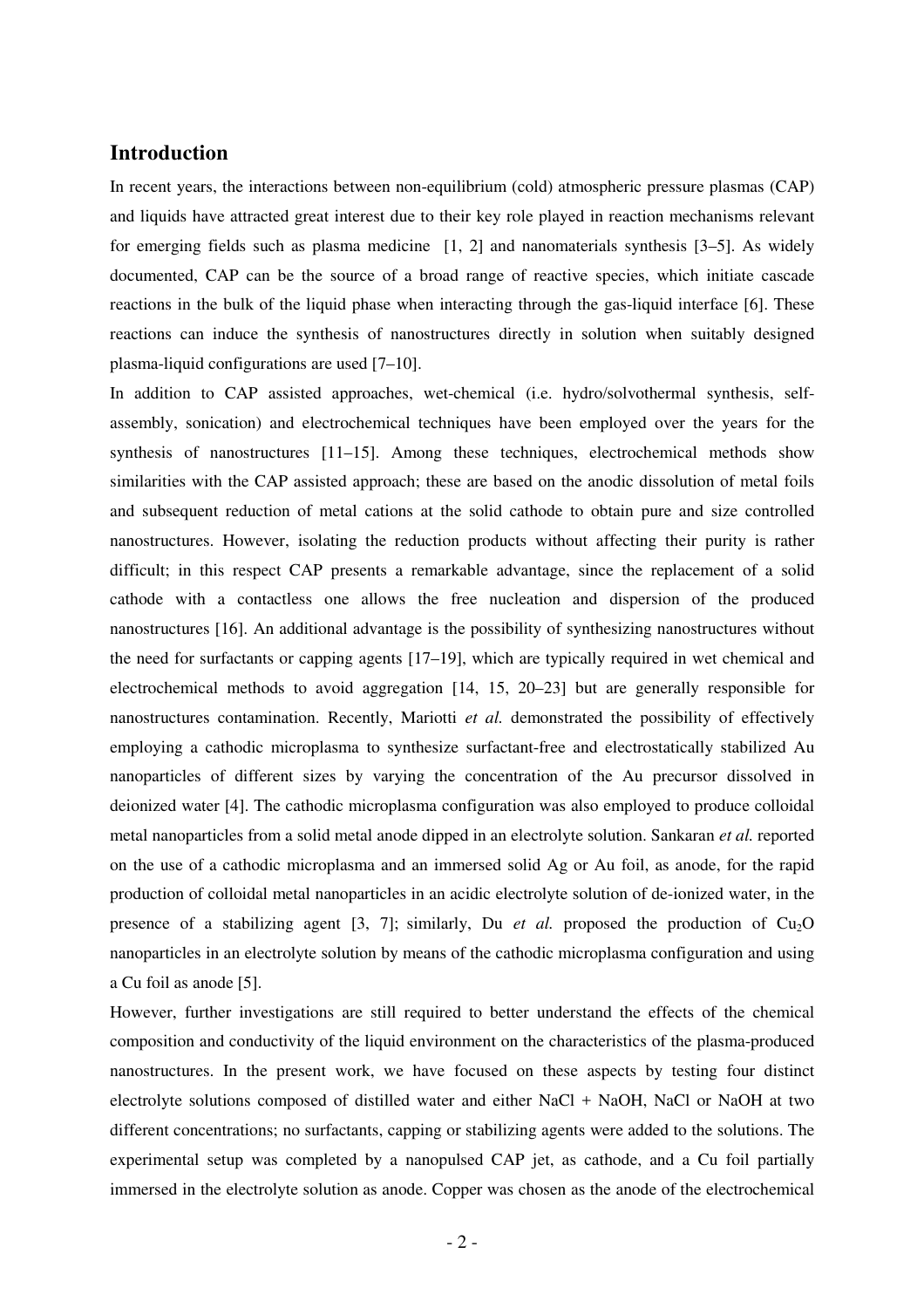cell since Cu-based nanostructures (e.g. CuO, CuCl<sub>2</sub>, Cu) have raised interest for a wide range of applications, such as absorber in photovoltaic cells, catalyst and antimicrobial agents [24–27]. Morphological and chemical characterization of the obtained nanostructures was performed by transmission electron microscopy (TEM), selected area electron diffraction (SAED), X-ray diffraction (XRD) analysis and X-ray photoelectron spectroscopy (XPS). The chemical mechanisms leading to the synthesis of nanostructures in both electrolyte solutions are proposed and discussed with the support of the chemical characterization of the plasma-produced colloids.

## **Experimental section**

## **Non-equilibrium atmospheric pressure nanopulsed plasma jet**

The plasma source adopted in this work is a single electrode plasma jet (Figure 1a), which is suitable for different processes such as polymerization, co-deposition processes and for the treatment of various substrates [28–31]. The high-voltage electrode is a 19.5 mm long stainless steel sharpened metallic needle with a diameter of 0.3 mm. The plasma plume is ejected from the source tip through an orifice with a diameter of 4 mm. The plasma source was driven by a commercial pulsed DC generator (FID GmbH-FPG 20-1NMK) producing high-voltage pulses with a slew rate of  $3-5$  kV ns<sup>-1</sup>, a pulse duration of about 30 ns and a peak voltage (PV) of 7–20 kV.

#### **Plasma-assisted synthesis of Cu-based nanostructures**

In our experimental setup (Figure 1b), the CAP jet was used as cathode while a copper foil (2 cm x 2) cm) was used as anode. The peak voltage and pulse repetition frequency of the generator driving the source were fixed at 7 kV and 320 Hz, respectively; 3 standard litres per minute (slpm) of Ar were used to sustain the plasma, which propagated in air across the gap (1 mm) between the nozzle of the CAP jet and the liquid solution. The distance between the plasma source and the copper foil was set at 3 cm; the plasma treatment of the liquid solution lasted 30 min.

In order to carefully investigate the chemistry induced by the plasma in the liquid environment, additional experiments were performed using an inert carbon rod as anode as a substitute for the copper foil.

Four distinct 6 mL aqueous electrolyte solutions (chemicals purchased from Sigma Aldrich) were employed for the process; Table 1 summarizes the respective composition and conductivity, where the latter was measured by means of a Eutech Cond 6+ conductivity meter.

|                  | <b>NaCl</b> | <b>NaOH</b>              | Conductivity      | pН               |  |  |
|------------------|-------------|--------------------------|-------------------|------------------|--|--|
|                  | [g/mL]      | [g/mL]                   | [mS/cm]           |                  |  |  |
| <b>SOL1</b>      | 0.075       | 0.005                    | $112.35\pm0.76$   | $12.81 \pm 0.03$ |  |  |
| SOL <sub>2</sub> | 0.150       | $\overline{\phantom{a}}$ | $181.93 \pm 5.78$ | $5.91 \pm 0.25$  |  |  |

*Table 1.* Electrolyte solutions: chemical composition, conductivity and pH values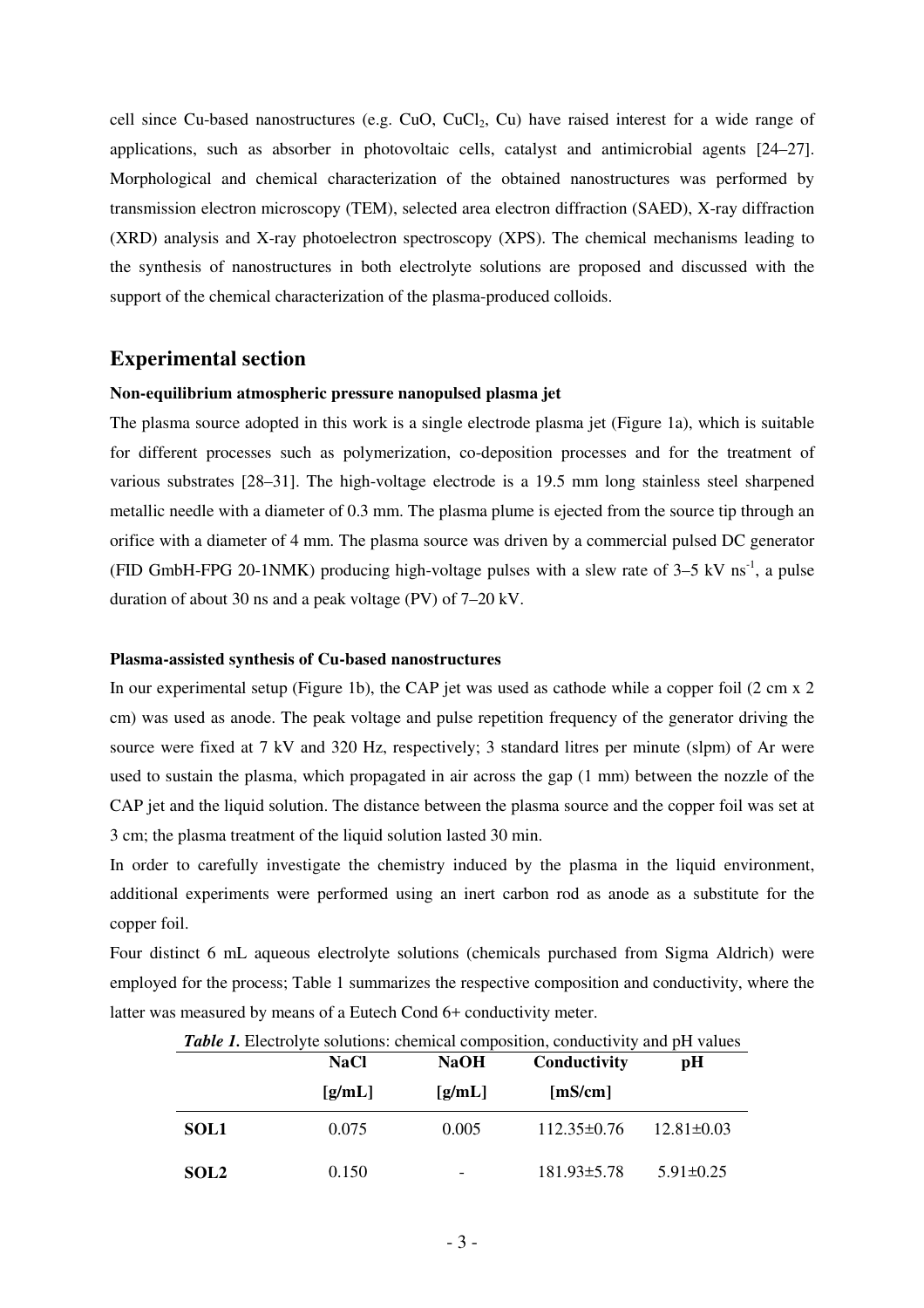| SOL3        | $\overline{\phantom{a}}$ | 0.005 | $33.17 \pm 1.31$  | $12.8 \pm 0.1$ |
|-------------|--------------------------|-------|-------------------|----------------|
| <b>SOL4</b> | $\overline{\phantom{a}}$ | 0.047 | $110.60 \pm 1.80$ | $13.1 \pm 0.1$ |

All the electrolyte solutions were produced starting from distilled water and NaCl + NaOH (alkaline solution) or NaCl (acid solution) were used to vary the pH. SOL3 contained only NaOH with the same concentration of SOL1 to understand the role of the base in the plasma-liquid processes occurring in SOL1. Finally, SOL4 contained only NaOH with a concentration sufficient to obtain the same conductivity of SOL1 so to discriminate the relevance of the chemical composition of the liquid environment with respect to its conductivity.

#### **Colloids characterization**

The pH of the solutions before and after 30 min of plasma exposure was measured by means of a pH meter (InLab Micro Pro). Analytic Quantofix test strips (Sigma Aldrich) were used to perform a semiquantitative analysis of Cu ions  $(Cu^{+/2+})$ , hydrogen peroxides, nitrates and nitrites concentrations (detection limits 5 mg/L, 0.5 mg/L, 5 mg/L, 0.5 mg/L, respectively) in untreated solutions and colloids, as reported in [32].

#### **Protocol for samples characterization after nanostructures synthesis**

Colloids were washed by centrifuging (3000 rpm for 1 hour) in water for 4 times and in ethanol for 4 times. After that, colloidal samples were transferred in glass vials, dried and further annealed at 300 °C for 3 h. The samples were then re-dispersed in ethanol and ultra-sonicated for 10 min before drop-casting.

#### **Morphological and chemical characterizations of the nanostructures**

The morphology and chemical properties of the samples were analyzed by TEM and SAED (JEOL JEM-2100F), XRD (XRD, Bruker D8 Discover) and XPS (Kratos Anlytical, Japan). Samples were drop-cast on carbon coated Au grids and allowed to dry overnight before being used for TEM and SAED measurements. For XRD measurements, powder samples were directly drop-cast onto an XRD sample holder and scanned. For XPS measurements, samples were drop-cast on silicon substrates and dried.

### **Results and Discussion**

#### **Characterization of the colloids**

The colour change in the solution after plasma treatment is often a qualitative indication of the nanostructures being formed [4, 16]. In our experiments we observed a colour change after 10 minutes of plasma treatment only for SOL1 (brownish colour, Figure 2b) and SOL2 (greenish colour, Figure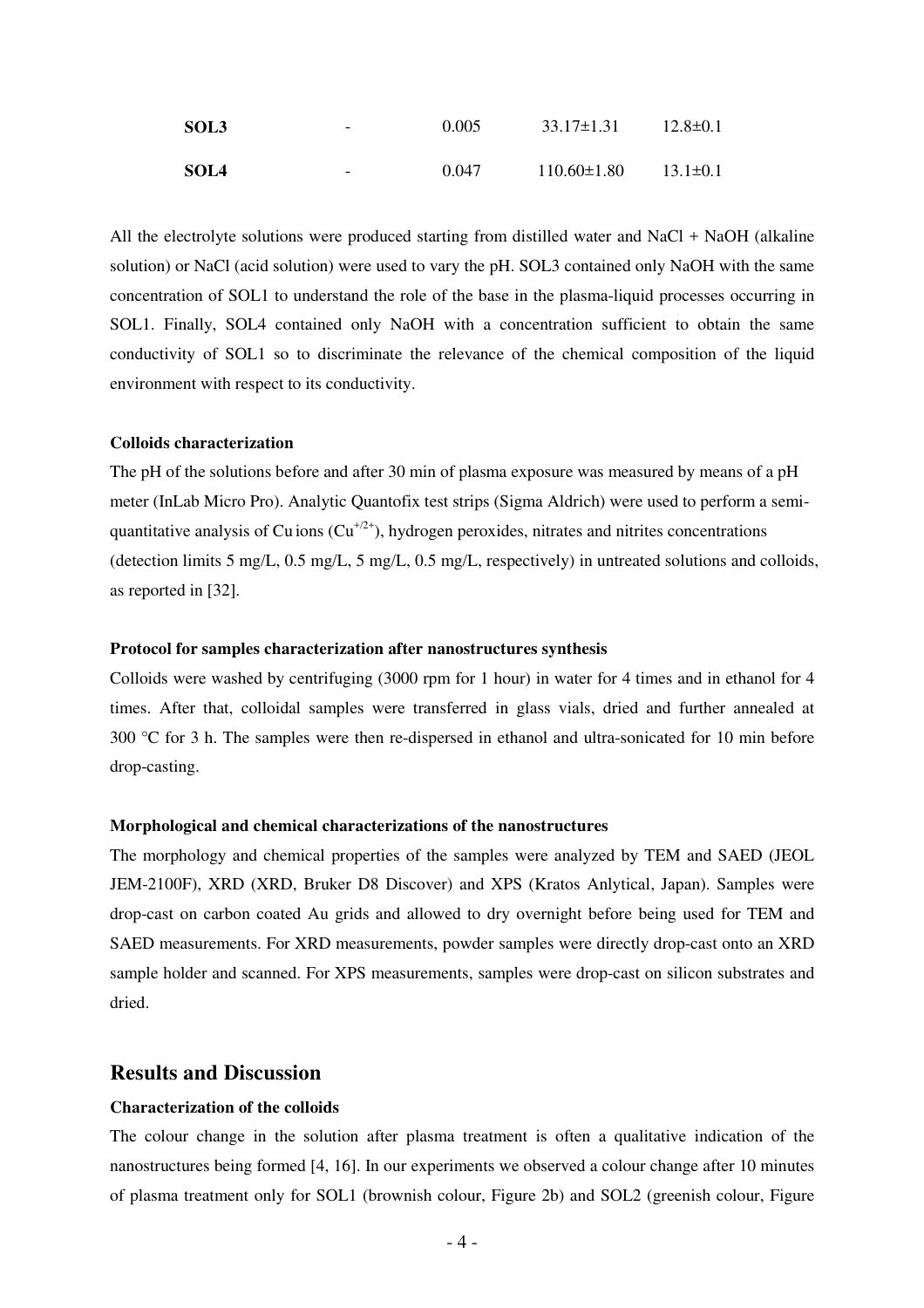2d). Conversely, nanostructures were not synthesized in SOL3 and SOL4 and accordingly no colour change was observed.

Cu ions were detected in both the colloids produced by plasma treating SOL1 (SOL1 colloid) and SOL2 (SOL2 colloid); more specifically, a concentration in the range of 10-30 mg/L was detected in the SOL1 colloid and a concentration in the range of 100-300 mg/L was measured in the SOL2 colloid. SOL1 was initially extremely basic (pH  $12.81\pm0.03$ ) due to the presence of NaOH and no significant variations in pH were registered after the plasma treatment. However, the plasma process induced a dramatic alkalinisation of SOL2, with the pH increased from 5.91±0.25 to 10.35±0.22. In both colloids,  $NO<sub>2</sub>$  (concentration in the range of 10-20 mg/L) and  $NO<sub>3</sub>$  (concentration in the range 100-250 mg/L) anions were detected; these ions can originate from oxygen and nitrogen species formed by the interaction of the plasma plume with the surrounding environment air, which then dissolve into the liquid phase [8]. Finally, the concentration of  $H_2O_2$  was below the detection limit for all the plasma treated solutions. Production of  $Cu^{+/2+}$  was not observed in SOL3 and SOL4 after plasma treatment, possibly due to the role of NaCl in promoting the anodic dissolution of the Cu foil, as observed in electrochemical cells [33–35]. These results are further summarized in Table 2.

| <b>Table 2.</b> Concentrations of Cu <sup>+/2+</sup> , NO <sub>2</sub> , NO <sub>3</sub> , H <sub>2</sub> O <sub>2</sub> and values of pH measured in SOL1, SOL2, SOL |       |       |         |      |         |       |      |  |
|-----------------------------------------------------------------------------------------------------------------------------------------------------------------------|-------|-------|---------|------|---------|-------|------|--|
| 3 and SOL4 before and after 30 min of plasma exposure                                                                                                                 |       |       |         |      |         |       |      |  |
| SOL 1                                                                                                                                                                 | SOL 1 | -SOL2 | -SOL 2- | SOL3 | Treated | SOL 4 | Trea |  |

|                              | <b>SOL1</b>      | <b>SOL1</b>      | SOL <sub>2</sub> | <b>SOL2</b> | SOL3           | <b>Treated</b> | SOL4           | <b>Treated</b> |
|------------------------------|------------------|------------------|------------------|-------------|----------------|----------------|----------------|----------------|
|                              |                  | colloid          |                  | colloid     |                | SOL3           |                | SOL4           |
| $[Cu^{+/2+}]$<br>[mg/L]      | undetected       | $10-30$          | undetected       | 100-300     | undetected     | undetected     | undetected     | undetected     |
| [NO <sub>2</sub> ]<br>[mg/L] | undetected       | $10-20$          | undetected       | $10-20$     | undetected     | $10-20$        | undetected     | $1 - 5$        |
| [NO <sub>3</sub> ]           | undetected       | 100-250          | undetected       | 100-250     | undetected     | $10-20$        | undetected     | $25 - 50$      |
| [mg/L]                       |                  |                  |                  |             |                |                |                |                |
| $[H_2O_2]$                   |                  |                  |                  |             |                |                |                |                |
| [mg/L]                       | undetected       | Undetected       | undetected       | undetected  | undetected     | undetected     | undetected     | undetected     |
| pH                           | $12.81 \pm 0.03$ | $12.73 \pm 0.15$ | $5.91 \pm 0.25$  | 10.35±0.22  | $12.8 \pm 0.1$ | $12.7 \pm 0.1$ | $13.1 \pm 0.1$ | $13.2 \pm 0.1$ |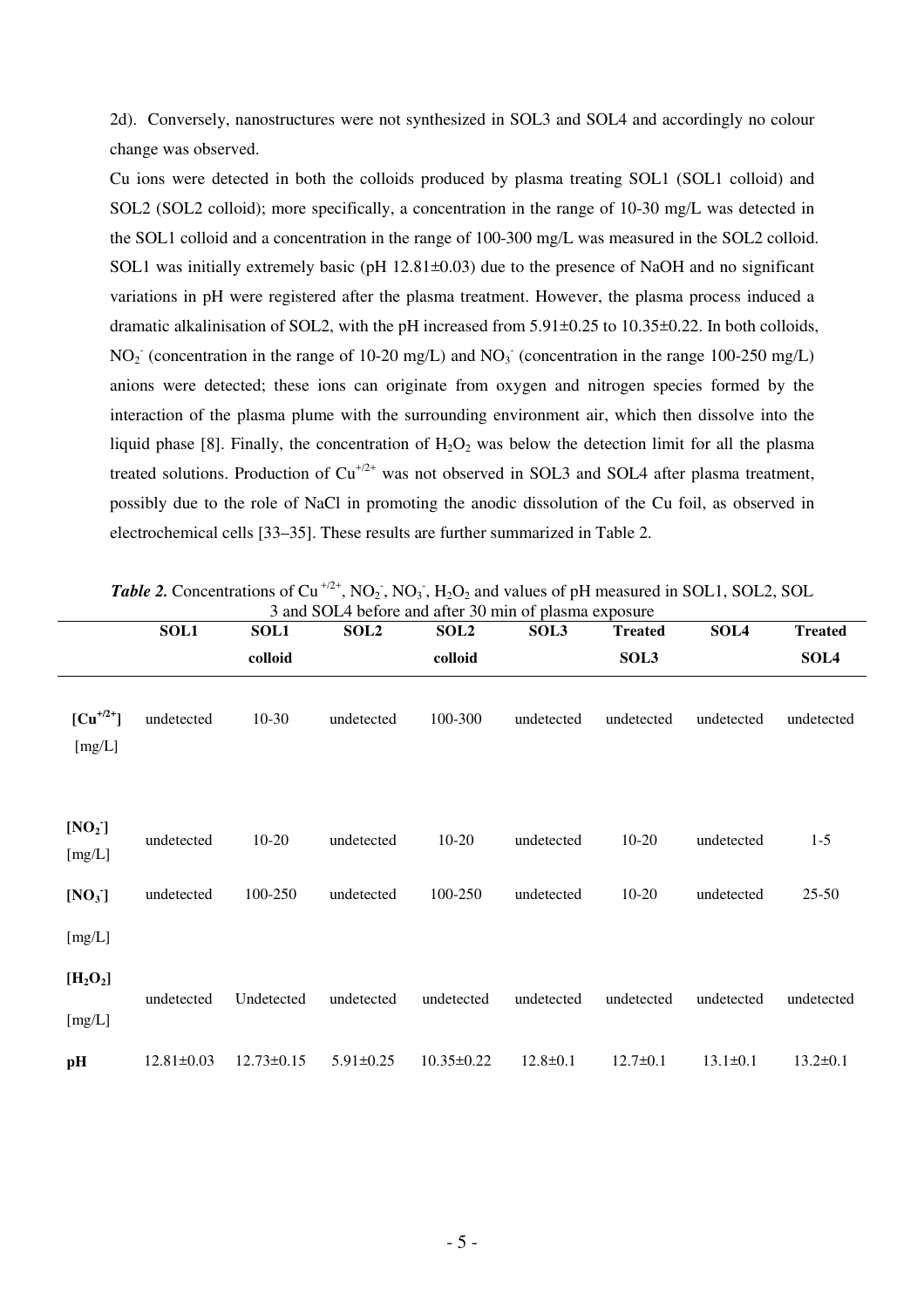#### **Morphology of the synthesized nanostructures**

Figure 3 reports the TEM images of the nanostructures obtained from SOL1 and SOL2. The plasma treatment of both solutions induced the production of nanorods and nanoparticles. However, the chemical composition of the electrolyte solutions did affect the produced nanostructures; while nanorods from both solutions were highly aggregated (Figure 3a and 3e), nanorods from SOL1 appeared to be longer (200-500 nm long) than those from SOL2 (< 200 nm long). Also, nanorods in SOL2 presented a single crystal phase (Figure 3f) while a clear polycrystalline nature could be observed for nanorods from SOL1 (Figure 3b). In both cases the CuO phase could be confirmed by fast Fourier transform (FFT) analysis, as shown in the corresponding insets where planes separated by 0.24 nm have been observed as expected for CuO. Crystalline nanoparticles with diameters below 10 nm could also be observed in both colloids (Figure 3c, 3d and 3h). Finally, some non-crystalline structures were observed in SOL2 (Figure 3g). SAED analysis (Figure 4) confirmed the presence of the CuO phase in both cases with also other crystalline structures among SOL2 products (Figure 4b); their chemical composition was identified by means of different characterization techniques as reported in the following section.

#### **Chemical composition and crystal structure of the synthesized nanostructures**

The chemical composition and crystal structure of the nanomaterials was further assessed by XRD and XPS analysis. Samples were obtained by drop-casting the colloids onto silicon substrates and dried, according to the procedure reported in Methods.

Figure 5 reports the XRD spectra collected for samples produced by plasma treating SOL1 and SOL2. XRD patterns clearly highlight that the peaks can be attributed to CuO, presenting a monoclinic pure phase (Pattern: 01-089-5895)[36, 37]. However, samples produced from SOL2 also present two minor NaCl peaks. No characteristic peaks of any other copper containing compound could be detected from this analysis.

Figure 6 shows the XPS spectra collected for samples obtained from SOL1 and SOL2. The Cu *2p* core level binding energies just below 935 eV and 955 eV are attributed to the Cu *2p3/2* and Cu *2p1/2*, respectively [36, 38]. The presence of the satellite peaks (from 940-946 eV and 960-965 eV) on the higher binding energy side of the Cu *2p* main peaks confirmed the formation of CuO phase rather than cuprous oxide (Cu<sub>2</sub>O) [38, 39]. Deconvolution of the two main Cu  $2p_{3/2}$  and Cu  $2p_{1/2}$  peaks was carried out on the basis of the following components: metallic copper (I), CuO phase (II) and a third peak to be ascribed to either the binding energy within  $CuCl<sub>2</sub>$  or  $Cu(OH)<sub>2</sub> (III)$ .

Focusing on the nanostructures produced from SOL1 (Figure 6a and 6b), the wide scan spectrum (Figure 6a) underlines the presence of Cu and O. The trace amount of silicon (Si), carbon (C) and sodium (Na) are due to the substrate, organic impurities and to the composition of the electrolyte solution, respectively. Selected areas of the wide scan were also recorded for Cu *2p* (Figure 6b). The de-convoluted Cu *2p3/2* envelope exhibits a peak placed at 934.2 eV (II) corresponding to CuO phase and a much less intense peak at 932.2 eV (I) attributed to the presence of the Cu phase [40, 41]. The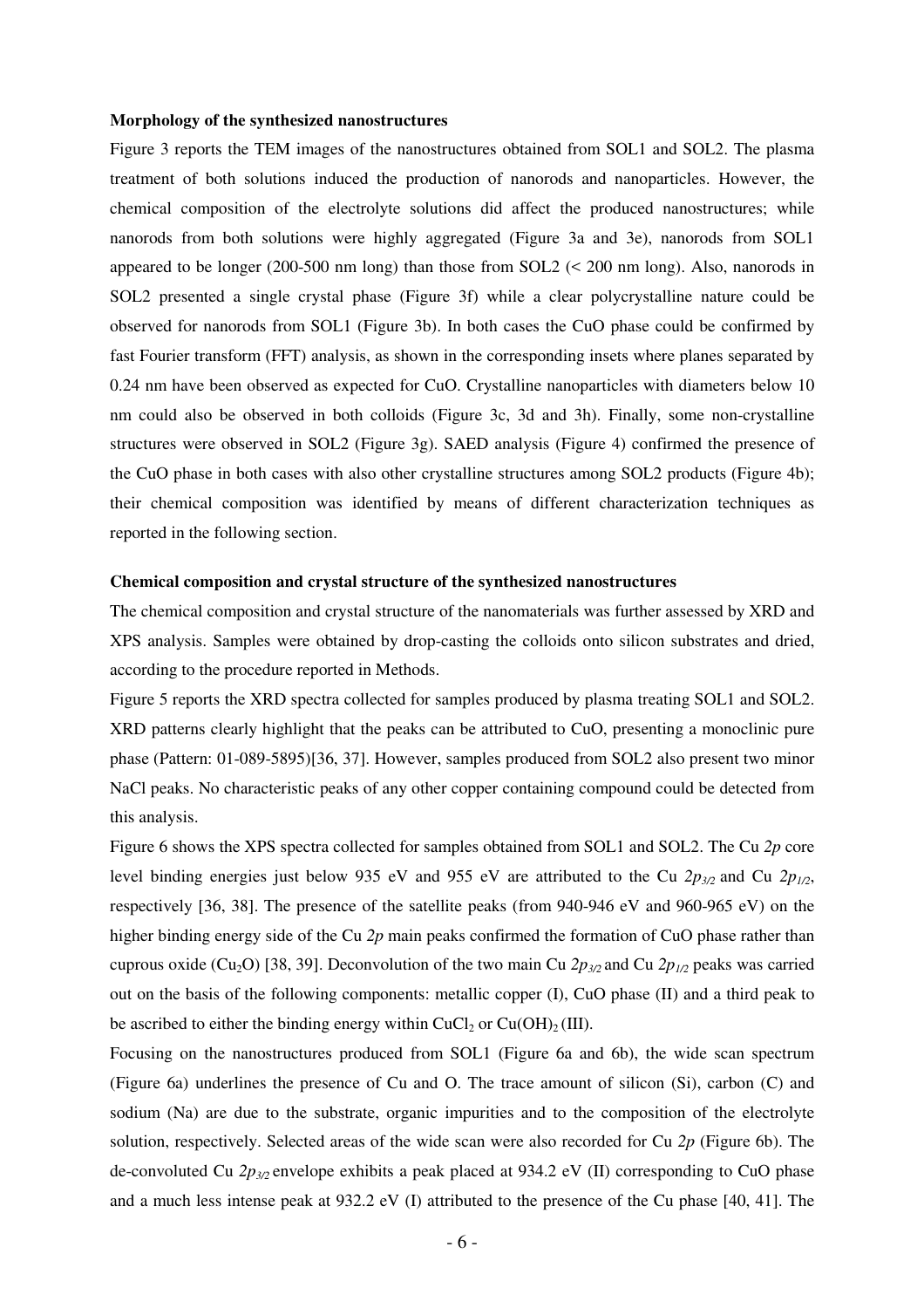XPS wide scan does not indicate the presence of Cl and therefore the third low-intensity peak (III) has to be ascribed to Cu(OH)<sub>2</sub>. Finally, the Cu  $2p_{1/2}$  peak can be de-convoluted in the lower contribution of the metallic phase (I) and the stronger one of the oxidized phase (II).

Wide scan XPS spectra of nanostructures synthesized from SOL2 (Figure 6c) showed the presence of Cu, O and traces of Si, C and Na, as already observed for nanostructures from SOL1. Additionally, the presence of Cl peaks at 268.6 eV and 198.6 eV can be attributed to the CuCl<sub>2</sub> phase, as reported in a previous work [40]. This is confirmed from the analysis of the Cu *2p* peaks (Figure 6d), since the Cu  $2p_{3/2}$  and Cu  $2p_{1/2}$  are placed at slightly higher binding energy (934.8 eV and 954.7 eV, respectively) than the SOL1 case, in agreement with the contextual presence of CuO and CuCl<sub>2</sub> phases [40]. The deconvolution is consistent with this analysis as the typical binding energies for CuO (II) and CuCl<sub>2</sub> (III) can be fitted (Figure 6d) along with a negligible peak attributed to copper metal phase (I). However we cannot exclude the possibility that peak (III) originates from the  $Cu(OH)_2$  phase.

### **Formation of nanostructures and reactions induced by plasma in liquid phase**

Based on the material characterization, both dispersed and aggregated nanoparticles and nanorods were produced in SOL1 and SOL2 colloids. SOL1 mainly yields CuO crystalline structures with limited impurities or unreacted products (e.g. Na as detected by XPS). A very limited amount of metallic Cu and  $Cu(OH)<sub>2</sub>$  nanostructures are also revealed by XPS analysis (undetected by XRD). SOL2 also produces CuO crystalline structures together with by-products and unreacted compounds as observed by XPS (i.e.  $CuCl<sub>2</sub>$ ) and XRD (NaCl), respectively. Two coexisting reaction pathways leading to the synthesis of these Cu-based nanostructures are here proposed.

### **Pathway A:**

 $Cu + nCl^- - e^- \rightarrow CuCl_n^{1-n}$  $(1)$ 

Cl<sup>-</sup>, due to the dissociation of NaCl in water, reacts with metal Cu at the interface between the copper foil anode and the solution, producing  $CuCl_n^{1-n}$  [5].  $CuCl_n^{1-n}$  ions move into the electrolyte solution which contains Cl<sup>-</sup> and OH<sup>-</sup> ions due to the natural dissociation of water and NaOH (if present) and to the dissociation of  $H_2O$  molecules induced by plasma at the cathode of the electrochemical cell [5, 7, 8].  $CuCl<sub>n</sub><sup>1-n</sup>$  reacts with the electrolyte leading to the formation of copper oxychloride compounds, i.e. botallackite [42] or clinoatacamite [43], containing both  $CuCl<sub>2</sub>$  and  $Cu(OH)<sub>2</sub>$  phases. After the formation of these phases, the pathway proceeds according to the following reactions, depending on the pH of the solution:

 $CuCl<sub>2</sub> + 2OH \rightarrow Cu(OH)<sub>2</sub> + 2Cl$ <sup>(2)</sup>  $Cu(OH)<sub>2</sub> + 2OH \rightarrow CuO + 2OH + H<sub>2</sub>O$  (3)

In an acidic solution, the equilibrium is shifted towards  $CuCl<sub>2</sub>$ , so the formation of  $Cu(OH)<sub>2</sub>$  in (2) is limited [43]. Conversely, in an alkaline solution at room temperature,  $CuCl<sub>2</sub>$  can react with OH leading to the formation of  $Cu(OH)_2$  in (2) [44]. before being converted to CuO according to (3) [45].

## **Pathway B:**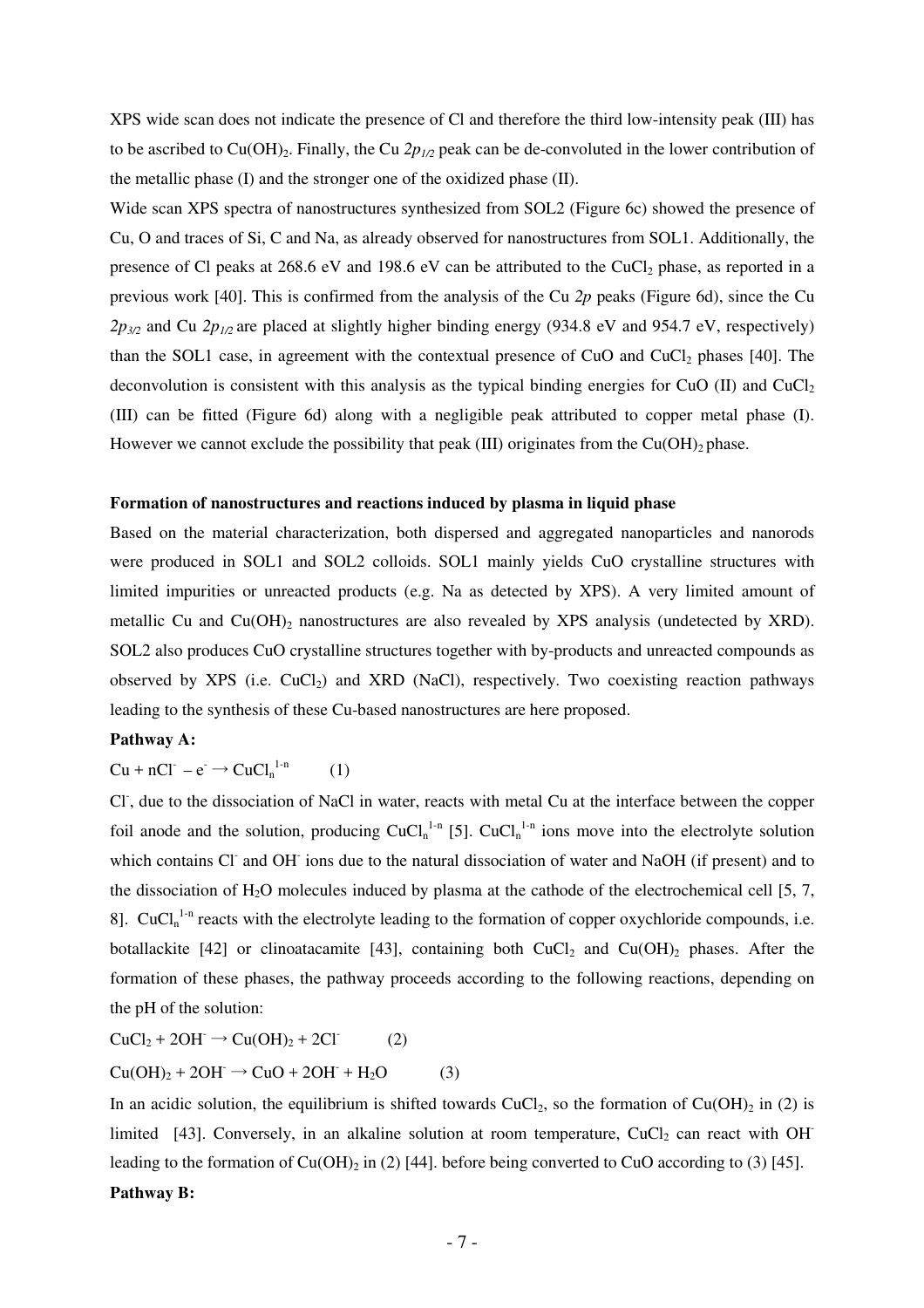$Cu \rightarrow Cu^{2+}_{aq} + 2e^-_{aq}$  (4)  $Cu^{2+}$ <sub>aq</sub> + 2e<sup>-</sup><sub>aq</sub>  $\rightarrow$  Cu (5)  $Cu + H<sub>2</sub>O<sub>2</sub> \rightarrow CuO + H<sub>2</sub>O$  (6)

In this second pathway (B), the first reaction (4) represents the metal dissolution occurring at the anode of the electrochemical cell [3]; the released  $Cu^{2+}$  ions then react with hydrated electrons in the bulk of the liquid, forming Cu according reaction (5) [3, 46]. Finally, in the bulk of the liquid, metal Cu can react with  $H_2O_2$  molecules leading to the formation of CuO [46].

In alkaline solutions (SOL1, SOL3 and SOL4),  $H_2O_2$  was not observed after plasma treatment, due to the high OH<sup>-</sup> concentration which leads to the  $H_2O_2$  decomposition [47] according to the reaction:

$$
H_2O_2 + OH^- \rightarrow H_2O + HO_2 \tag{7}
$$

With SOL2 (pH before the treatment =  $5.91\pm0.25$ ) no  $H_2O_2$  was detected after plasma treatment. However when the copper foil was replaced by a carbon rod, thus eliminating the nanomaterial synthesis, around 3 mg/L of  $H_2O_2$  were detected in plasma treated solutions.. This is strong evidence that, with copper foil as electrode, the absence of  $H_2O_2$  in SOL2 colloid is as a result of its complete consumption through the reaction with copper in (6).

Focusing on SOL1 (alkaline), at the anode of the electrochemical cell, Cl ions can interact with metal Cu and form CuCl<sub>n</sub><sup>1-n</sup>, which, in the highly alkaline solution (pH >12), is completely converted in  $Cu(OH)_2$ . The OH in the bulk of the liquid can then transform  $Cu(OH)_2$  into CuO, according to reaction 3. The metal Cu dissolution enables the release of  $Cu^{2+}$  ions, which, reacting with hydrated electrons produced by plasma, can be reduced forming metal Cu. The proposed mechanism is supported by the results of the characterization of the nanostructures, which revealed:

- i. the presence of CuO;
- ii. the absence of  $CuCl<sub>2</sub>$ ;
- iii. the presence of  $Cu(OH)_{2}$ . This can be ascribed to the incomplete conversion of  $Cu(OH)_{2}$  into CuO, probably due to the rather low temperature (20 °C) of the liquid environment during the process. Indeed, previous studies demonstrated that temperatures around 50 °C are generally required for the complete conversion of  $Cu(OH)_2$  in CuO in an alkaline solution [48];
- iv. the presence of Cu. Due to the high alkalinity of the solution,  $H_2O_2$  was completely consumed by the reaction with OH- and was not available for reacting with Cu to produce CuO according to reaction 6.

In contrast, SOL2 is initially acid and its pH increases only gradually during the process (pH 10.35 at the end of the treatment) due to the plasma induced electrolytic reactions leading to the reduction of hydrogen ions to hydrogen gas [8, 46]. This limits the efficiency of reaction 2 and makes reaction 6 possible, as  $H_2O_2$  becomes available for reacting with Cu, with the following effects: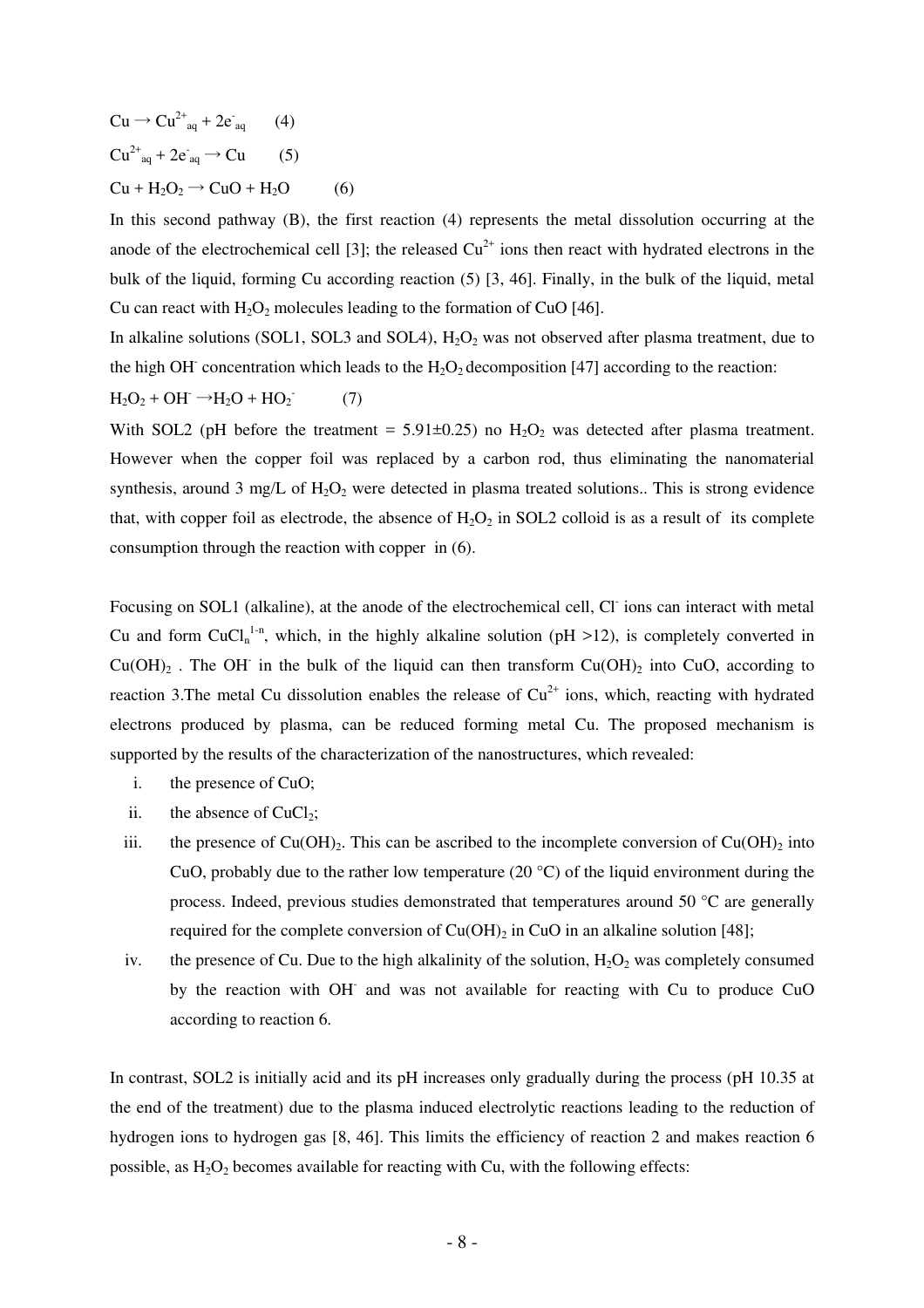- i. CuCl<sub>2</sub> is not totally converted to  $Cu(OH)_2$ , remaining as by-product at the end of the process, as revealed by XPS analysis;
- ii. CuO is produced by the conversion of  $Cu(OH)_2$  by  $OH$ , according to reaction 3. Due to the initial acid pH of SOL2, the conversion is not complete and traces of  $Cu(OH)_{2}$  phase could be found at the end of the process;
- iii. CuO is also produced, according to reaction 6, between metal Cu and plasma produced  $H_2O_2$ . Due to the acid pH of the solution at the beginning of the process,  $H_2O_2$  is not consumed by the OH<sup>-</sup> ions and the reaction between  $H_2O_2$  and Cu can occur with the formation of CuO. As a result, a lower amount of Cu is detected in SOL2 with respect to SOL1.

Finally, the presence of NaCl among the final products of SOL2, as detected by XRD, can be attributed to its initial concentration, which is higher in SOL2 than in SOL1; since NaCl has also been documented to promote the anodic dissolution of the Cu foil in an electrochemical cell [33–35], the higher NaCl concentration can be held responsible for the higher Cu ions concentration in SOL2 than in SOL1.

## **Conclusions**

The results presented here highlight that the composition of the produced nanostructures as well as their crystalline properties depend on the chemical characteristics of the liquid environment used for the CAP assisted synthesis process.

The study has revealed: (i) the prevalent role of electrolyte chemical composition versus that of the conductivity; (ii) the fundamental role of NaCl, which enables copper anodic dissolution; (iii) in an alkaline solution, the conversion of  $CuCl<sub>2</sub>$  phase into the CuO phase; (iv) in an initially acidic solution, the formation of CuO as a result of the reaction between metallic Cu and plasma produced  $H_2O_2$ . Plasma-assisted electrochemistry is an innovative and complex field, in which many questions dealing with the role of process parameters on nanostructures' morphology and phases are still unanswered. In this context, the proposed study represents an attempt to identify the fundamental mechanisms driving the plasma-liquid interactions so that the characteristics of the liquid environment can be appropriately tuned to produce nanostructures with desired properties.

## **References**

1. Graves DB (2012) The emerging role of reactive oxygen and nitrogen species in redox biology and some implications for plasma applications to medicine and biology. J Phys D Appl Phys 45:263001 . doi: 10.1088/0022-3727/45/26/263001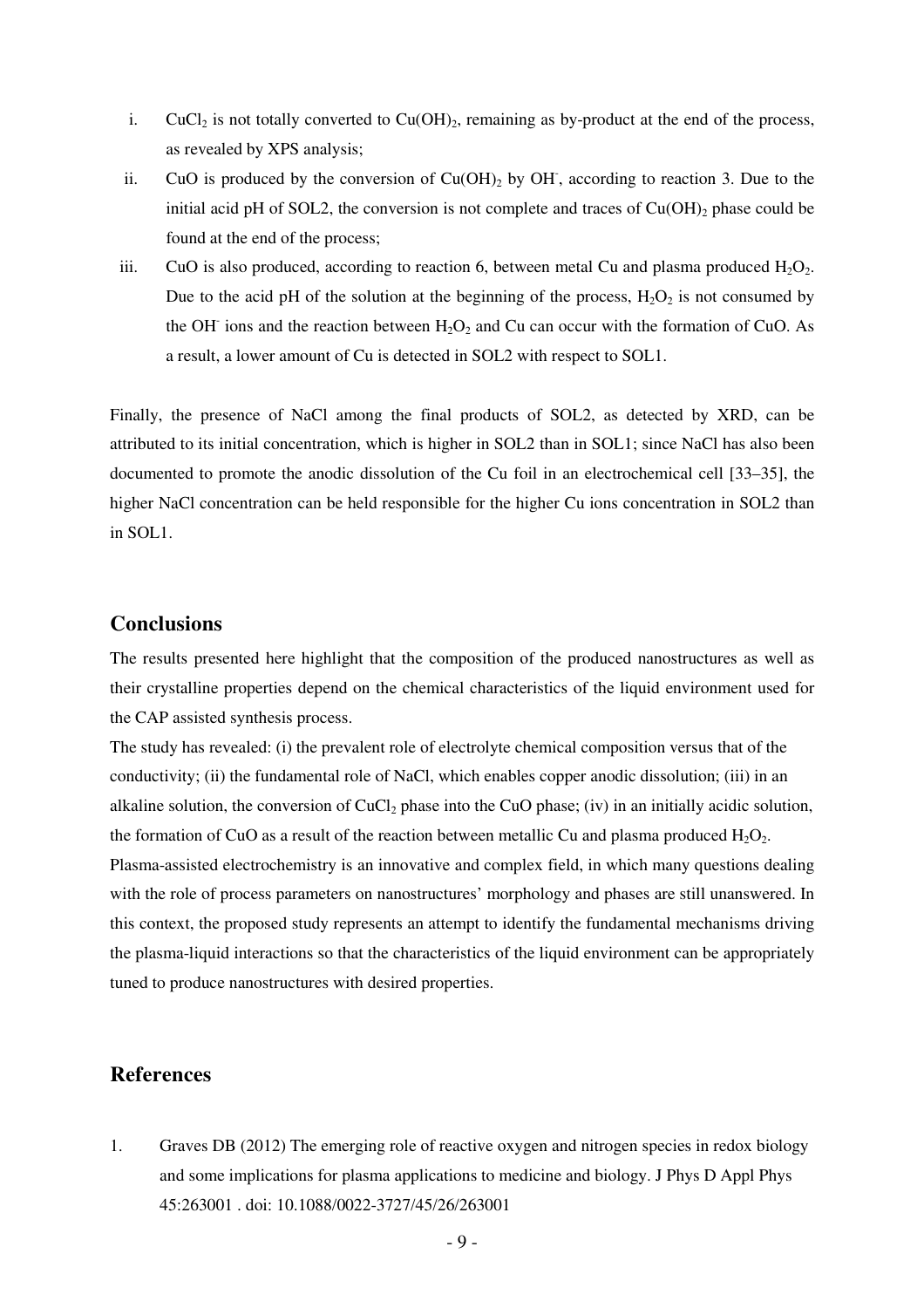- 2. Bruggeman P, Leys C (2009) Non-thermal plasmas in and in contact with liquids. J Phys D Appl Phys 42:053001 . doi: 10.1088/0022-3727/42/5/053001
- 3. Wei-Hung C, Carolyn R, Sankaran RM (2010) Continuous-flow, atmospheric-pressure microplasmas: a versatile source for metal nanoparticle synthesis in the gas or liquid phase. Plasma Sources Sci Technol 19:34011 . doi: 10.1088/0963-0252/19/3/034011
- 4. Patel J, Němcová L, Maguire P, et al (2013) Synthesis of surfactant-free electrostatically stabilized gold nanoparticles by plasma-induced liquid chemistry. Nanotechnology 24:245604 . doi: 10.1088/0957-4484/24/24/245604
- 5. Du C, Xiao M (2014) Cu2O nanoparticles synthesis by microplasma. Sci Rep 4:7339 . doi: 10.1038/srep07339
- 6. Mariotti D, Patel J, Svrcek V, Maguire P (2012) Plasma-liquid interactions at atmospheric pressure for nanomaterials synthesis and surface engineering. Plasma Process Polym 9:1074– 1085 . doi: 10.1002/ppap.201200007
- 7. Rumbach P, Bartels DM, Sankaran RM, Go DB (2015) The effect of air on solvated electron chemistry at a plasma/liquid interface. J Phys D Appl Phys 48:424001 . doi: 10.1088/0022- 3727/48/42/424001
- 8. Rumbach P, Witzke M, Sankaran RM, Go DB (2013) Decoupling interfacial reactions between plasmas and liquids: Charge transfer vs plasma neutral reactions. J Am Chem Soc 135:16264– 16267 . doi: 10.1021/ja407149y
- 9. Rumbach P, Griggs N, Sankaran RM, Go DB (2014) Visualization of electrolytic reactions at a plasma-liquid interface. IEEE Trans Plasma Sci 42:2610–2611 . doi: 10.1109/TPS.2014.2322976
- 10. Mariotti D, Sankaran RM (2010) Microplasmas for nanomaterials synthesis. J Phys D Appl Phys 43:323001 . doi: 10.1088/0022-3727/43/32/323001
- 11. Anžlovar A, Marinšek M, Orel ZC, Žigon M (2015) Basic zinc carbonate as a precursor in the solvothermal synthesis of nano-zinc oxide. Mater Des 86:347–353 . doi: 10.1016/j.matdes.2015.07.087
- 12. Yu-Ping Z, Lee S-H, Reddy KR, et al (2007) Synthesis and characterization of core  $\Box$ shell SiO2 nanoparticles/poly  $(3\Box \text{aminophen}$ vlboronic acid) composites. J Appl Polym Sci 104:2743–2750 . doi: 10.1002/app
- 13. Hassan M, Haque E, Reddy KR, et al (2014) Edge-enriched graphene quantum dots for enhanced photo-luminescence and supercapacitance. Nanoscale 6:11988–11994 . doi: 10.1039/C4NR02365J
- 14. Tan C, Zhang H (2015) Wet-chemical synthesis and applications of non-layer structured twodimensional nanomaterials. Nat Commun 6:7873 . doi: 10.1038/ncomms8873
- 15. Reetz MT, Helbig W (1994) Size-Selective Synthesis of Nanostructured Transition Metal Clusters. J Am Chem Soc 116:7401–7402 . doi: 10.1021/ja00095a051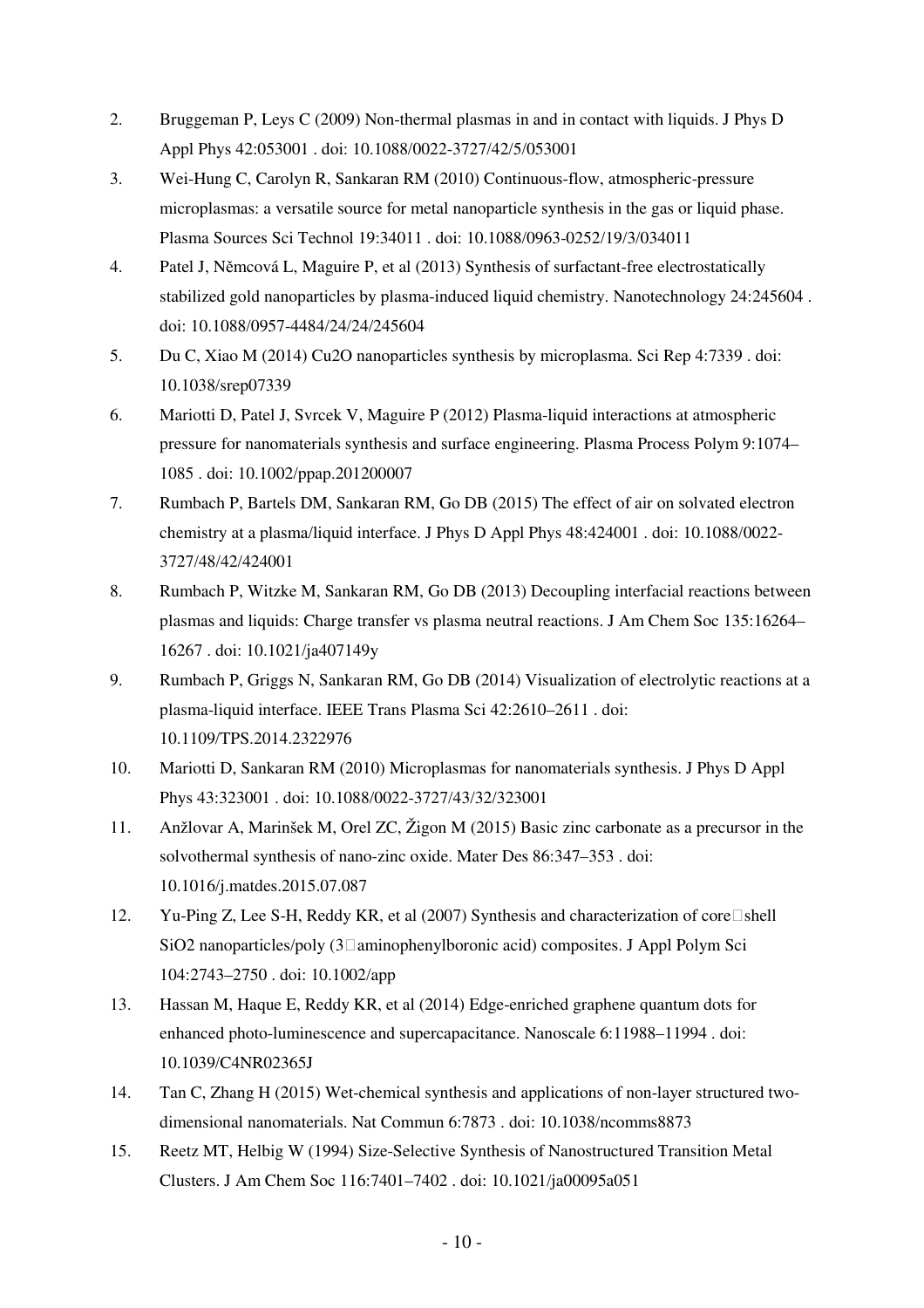- 16. Richmonds C, Sankaran RM (2008) Plasma-liquid electrochemistry: Rapid synthesis of colloidal metal nanoparticles by microplasma reduction of aqueous cations. Appl Phys Lett 93:2013–2016 . doi: 10.1063/1.2988283
- 17. Furuya K, Hirowatari Y, Ishioka T, Harata A (2007) Protective Agent-free Preparation of Gold Nanoplates and Nanorods in Aqueous HAuCl4 Solutions Using Gas–Liquid Interface Discharge. Chem Lett 36:1088–1089 . doi: 10.1246/cl.2007.1088
- 18. Furusho H, Kitano K, Hamaguchi S, Nagasaki Y (2009) Preparation of Stable Water-Dispersible PEGylated Gold Nanoparticles Assisted by Nonequilibrium Atmospheric-Pressure Plasma Jets. Chem Mater 21:3526–3535 . doi: 10.1021/cm803290b
- 19. Hieda J, Saito N, Takai O (2008) Exotic shapes of gold nanoparticles synthesized using plasma in aqueous solution. J Vac Sci Technol A Vacuum, Surfaces, Film 26:854 . doi: 10.1116/1.2919139
- 20. Jana N, Gearheart L, Murphy C (2001) Wet chemical synthesis of high aspect ratio cylindrical gold nanorods. J Phys … 4065–4067
- 21. Rogach AL (2000) Nanocrystalline CdTe and CdTe(S) particles: Wet chemical preparation, size-dependent optical properties and perspectives of optoelectronic applications. Mater Sci Eng B Solid-State Mater Adv Technol 69:435–440 . doi: 10.1016/S0921-5107(99)00231-7
- 22. Dierstein A, Natter H, Meyer F, et al (2001) Electrochemical deposition under oxidizing conditions (EDOC): A new synthesis for nanocrystalline metal oxides. Scr Mater 44:2209– 2212 . doi: 10.1016/S1359-6462(01)00906-X
- 23. Chang S-S and LC-L and WCRC (1997) Gold Nanorods: Electrochemical Synthesis and Optical Properties. J Phys Chem B 101:6661–6664 . doi: 10.1021/jp971656q
- 24. Wijesundera RP (2010) Fabrication of the CuO/Cu2O heterojunction using an electrodeposition technique for solar cell applications. Semicond Sci Technol 25:045015 . doi: 10.1088/0268-1242/25/4/045015
- 25. Anandan S, Wen X, Yang S (2005) Room temperature growth of CuO nanorod arrays on copper and their application as a cathode in dye-sensitized solar cells. Mater Chem Phys 93:35–40 . doi: 10.1016/j.matchemphys.2005.02.002
- 26. Sun H, Harms K, Sundermeyer J, et al (2004) Aerobic Oxidation of 2,3,6-Trimethylphenol to Trimethyl-1,4-benzoquinone with Copper(II) Chloride as Catalyst in Ionic Liquid and Structure of the Active Species. J Am Chem Soc 126:9550–9551
- 27. Rubilar O, Rai M, Tortella G, et al (2013) Biogenic nanoparticles: Copper, copper oxides, copper sulphides, complex copper nanostructures and their applications. Biotechnol. Lett. 35:1365–1375
- 28. Boselli M, Colombo V, Ghedini E, et al (2014) Schlieren high-speed imaging of a nanosecond pulsed atmospheric pressure non-equilibrium plasma jet. Plasma Chem Plasma Process 34:853–869 . doi: 10.1007/s11090-014-9537-1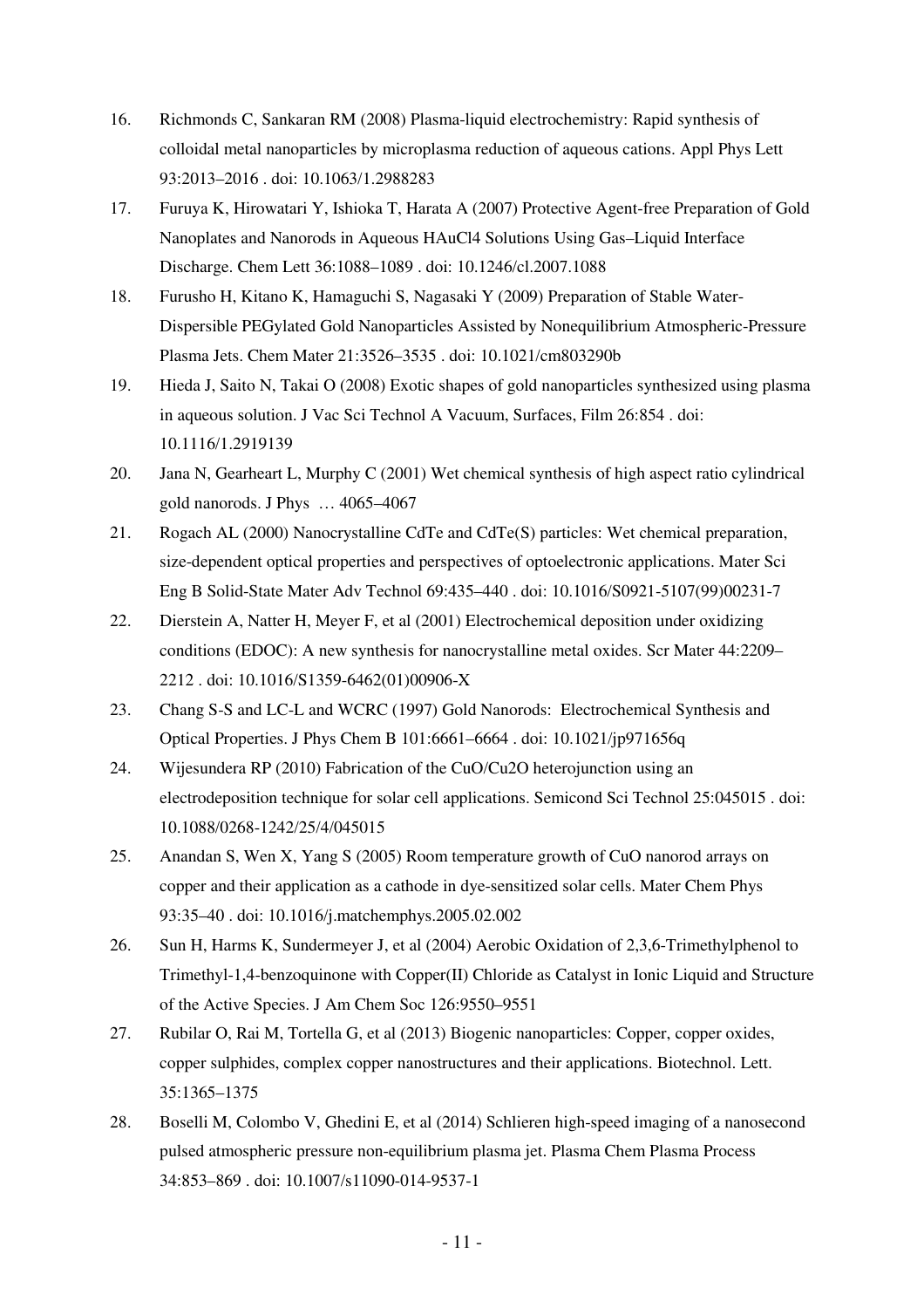- 29. Colombo V, Fabiani D, Focarete ML, et al (2014) Atmospheric Pressure Non-Equilibrium Plasma Treatment to Improve the Electrospinnability of Poly( L -Lactic Acid) Polymeric Solution. Plasma Process Polym 11:247–255 . doi: 10.1002/ppap.201300141
- 30. Liguori A, Pollicino A, Stancampiano A, et al (2016) Deposition of Plasma-Polymerized Polyacrylic Acid Coatings by a Non-Equilibrium Atmospheric Pressure Nanopulsed Plasma Jet. Plasma Process Polym 13:375–386 . doi: 10.1002/ppap.201500080
- 31. Liguori A, Traldi E, Toccaceli E, et al (2015) Co-Deposition of Plasma-Polymerized Polyacrylic Acid and Silver Nanoparticles for the Production of Nanocomposite Coatings Using a Non-Equilibrium Atmospheric Pressure Plasma Jet. Plasma Process Polym 1–10 . doi: 10.1002/ppap.201500143
- 32. Laurita R, Barbieri D, Gherardi M, et al (2015) Chemical analysis of reactive species and antimicrobial activity of water treated by nanosecond pulsed DBD air plasma. Clin Plasma Med 3:53–61 . doi: 10.1016/j.cpme.2015.10.001
- 33. Faita G, Fiori G, Salvadore D (1975) Copper behaviour in acid and alkaline brines—I kinetics of anodic dissolution in 0.5 M NaCl and free-corrosion rates in the presence of oxygen. Corros Sci 15:383–392
- 34. Yuan B, Wang C, Li L, Chen S (2009) Real time observation of the anodic dissolution of copper in NaCl solution with the digital holography. Electrochem commun 11:1373–1376
- 35. Kear G, Barker BD, Walsh FC (2004) Electrochemical corrosion of unalloyed copper in chloride media––a critical review. Corros Sci 46:109–135
- 36. Ethiraj AS, Kang DJ (2012) Synthesis and characterization of CuO nanowires by a simple wet chemical method. Nanoscale Res Lett 7:70 . doi: 10.1186/1556-276X-7-70
- 37. Balamurugan B, Mehta BR (2001) Optical and structural properties of nanocrystalline copper oxide thin films prepared by activated reactive evaporation. Thin Solid Films 396:90–96 . doi: 10.1016/S0040-6090(01)01216-0
- 38. Sun S, Zhang X, Sun Y, et al (2013) Facile water-assisted synthesis of cupric oxide nanourchins and their application as nonenzymatic glucose biosensor. ACS Appl Mater Interfaces 5:4429–4437 . doi: 10.1021/am400858j
- 39. Borgohain K, Singh J, Rama Rao M, et al (2000) Quantum size effects in CuO nanoparticles. Phys Rev B 61:11093–11096 . doi: 10.1103/PhysRevB.61.11093
- 40. Vasquez RP, Foote MC, Hunt BD (1989) Reaction of nonaqueous halogen solutions with YBa2Cu 3O7-x. J Appl Phys 66:4866–4877 . doi: 10.1063/1.343805
- 41. Krylova V, Andrulevicius M (2009) Optical, XPS and XRD studies of semiconducting copper sulfide layers on a polyamide film. Int J Photoenergy 2009: . doi: 10.1155/2009/304308
- 42. Drogowska M, Brossard L, Menard H (1987) Anodic copper dissolution in the presence of Clions at pH 12. Corrosion 43:549–552 . doi: 10.5006/1.3583899
- 43. Engelbrekt C, Malcho P, Andersen J, et al (2014) Selective synthesis of clinoatacamite